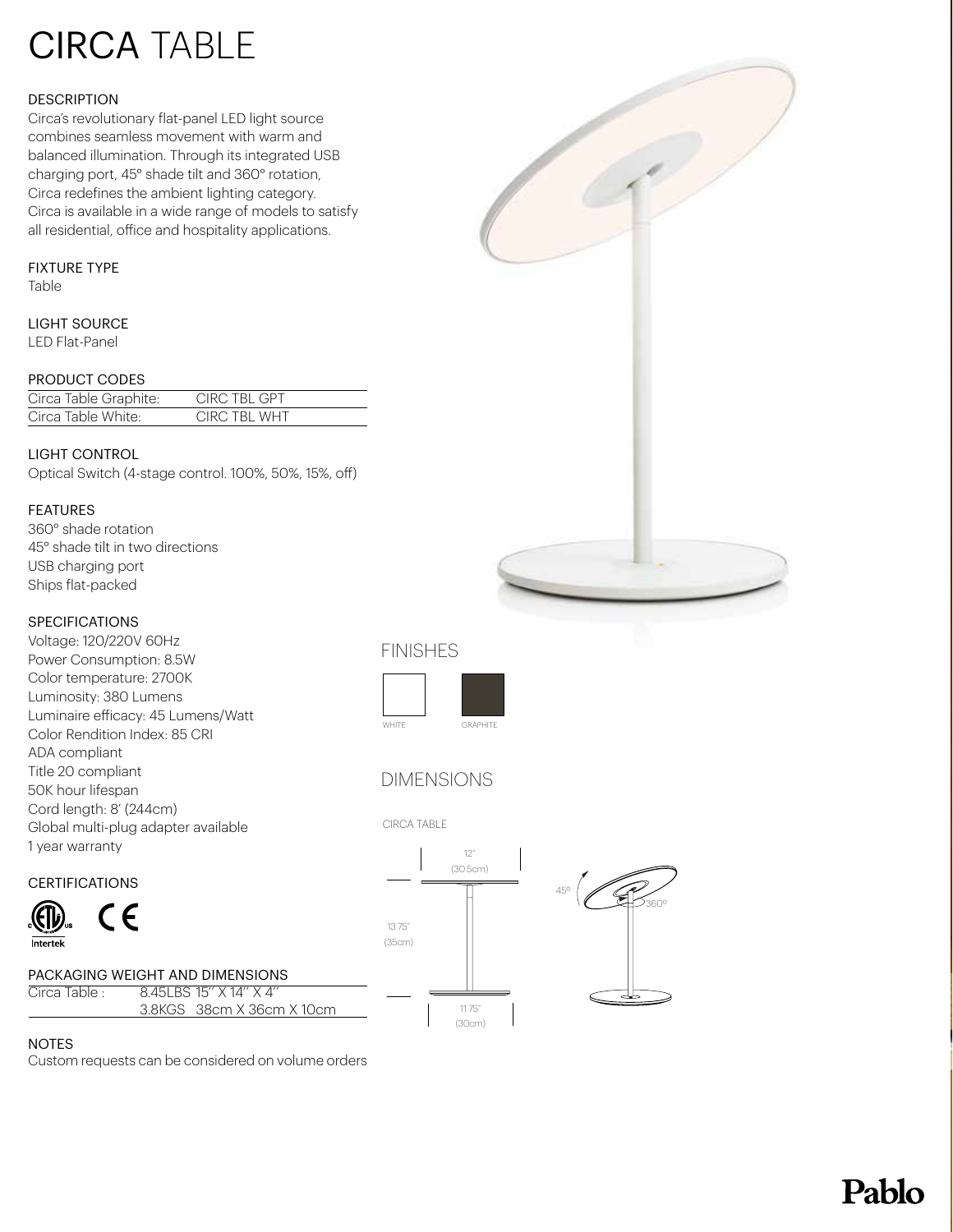# CIRCA FLOOR

#### **DESCRIPTION**

Circa's revolutionary flat-panel LED light source combines seamless movement with warm and balanced illumination. Through its integrated USB charging port, 45° shade tilt and 360° rotation, Circa redefines the ambient lighting category. Circa is available in a wide range of models to satisfy all residential, office and hospitality applications.

#### FIXTURE TYPE

Floor

#### LIGHT SOURCE

LED Flat-Panel

#### PRODUCT CODES

| Circa Floor (Graphite):                             | CIRC FLR GPT           |
|-----------------------------------------------------|------------------------|
| Circa Floor (White):                                | CIRC FLR WHT           |
| Circa Floor+Ped. (Graphite): CIRC FLR GPT +PEDESTAL |                        |
| Circa Floor+Ped. (White):                           | CIRC FLR WHT +PEDESTAL |

#### LIGHT CONTROL

Optical Switch (4-stage control. 100%, 50%, 15%, off)

#### FEATURES

360° shade rotation 45° shade tilt in two directions USB charging port Ships flat-packed

#### SPECIFICATIONS

Voltage: 120/220V 60Hz Power Consumption: 9.5W Color temperature: 2700K Luminosity: 435 Lumens Luminaire efficacy: 46 Lumens/Watt Color Rendition Index: 85 CRI ADA compliant Title 20 compliant 50K hour lifespan Cord length: 8' (244cm) Global multi-plug adapter available 1 year warranty

#### **CERTIFICATIONS**



| Intertek                        |                          |
|---------------------------------|--------------------------|
| PACKAGING WEIGHT AND DIMENSIONS |                          |
| Circa Floor                     | 219 BS 29" X 18" X 35"   |
|                                 | 9.9KGS 74cm X 46cm X 9cm |
| Circa Floor Pedestal:           | 285 BS 11" X 11" X 3"    |
|                                 | 1.3KGS 28cm X 28cm X 8cm |
| <b>NOTES</b>                    |                          |

Custom requests can be considered on volume orders



# FINISHES



### DIMENSIONS

CIRCA FLOOR CIRCA FLOOR+PEDESTAL



# Pablo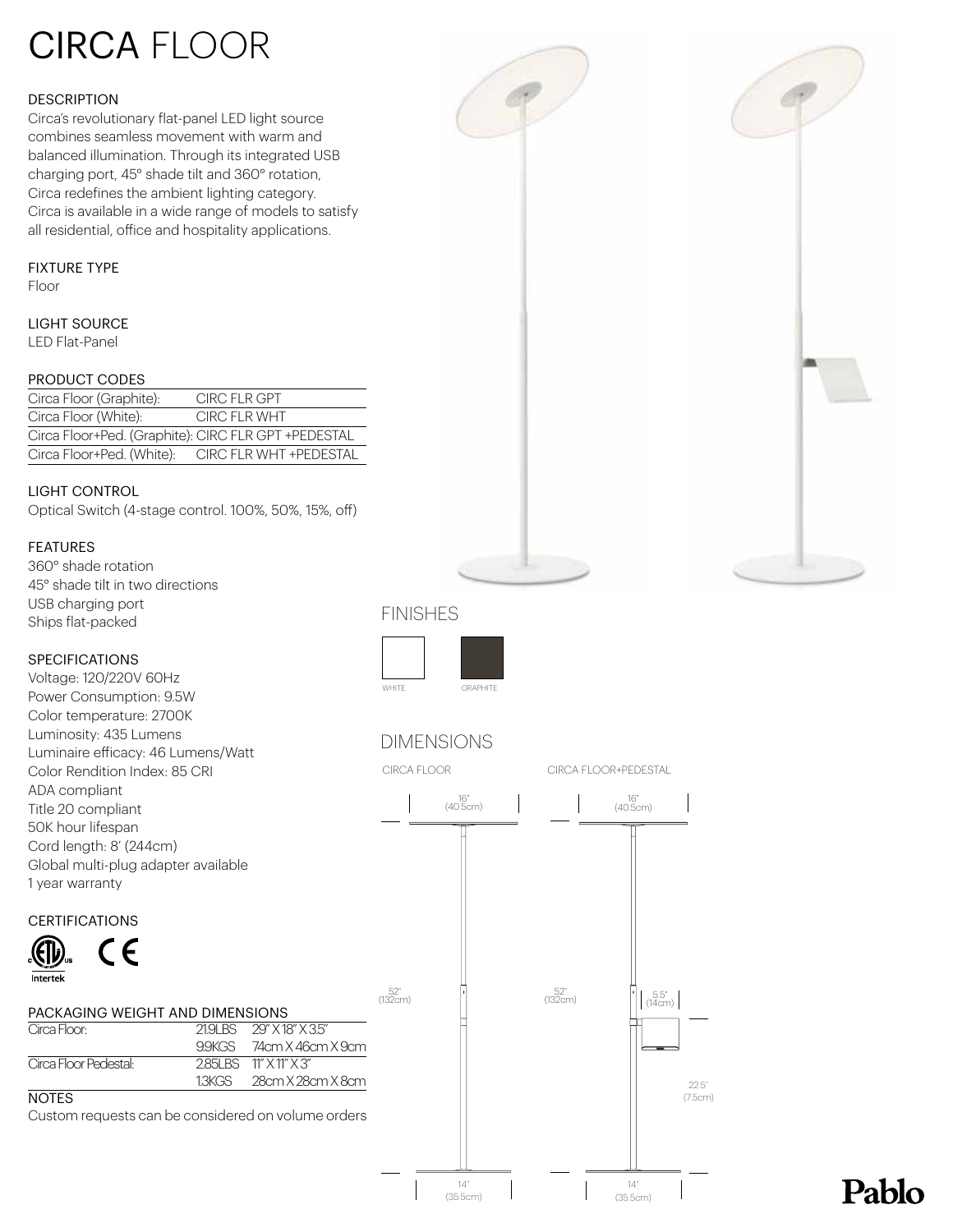# CIRCA WALL

#### **DESCRIPTION**

Circa's revolutionary flat-panel LED light source combines seamless movement with warm and balanced illumination. Through its integrated USB charging port, 45° shade tilt and 360° rotation, Circa redefines the ambient lighting category. Circa is available in a wide range of models to satisfy all residential, office and hospitality applications.

#### FIXTURE TYPE

Wall

#### LIGHT SOURCE

LED Flat-Panel

#### PRODUCT CODES

| Circa Wall 12 Graphite: | CIRC WAL 12 GPT |
|-------------------------|-----------------|
| Circa Wall 12 White:    | CIRC WAL 12 WHT |
| Circa Wall 16 Graphite: | CIRC WAL 16 GPT |
| Circa Wall 16 White:    | CIRC WAL 16 WHT |

#### LIGHT CONTROL

Optical Switch (4-stage control. 100%, 50%, 15%, off)

#### FEATURES

360° shade rotation 45° shade tilt in two directions USB charging port Ships flat-packed

#### SPECIFICATIONS

Voltage: 120/220V 60Hz Power Consumption: 8.5W Color temperature: 2700K Luminosity: 380 Lumens Luminaire efficacy: 45 Lumens/Watt Color Rendition Index: 85 CRI ADA compliant Title 20 compliant 50K hour lifespan Cord length: 8' (244cm) (Field Cuttable) Global multi-plug adapter available 1 year warranty

#### **CERTIFICATIONS**





| Circa Wall 12     | 5751 BS 15" X 14" X 4"             |
|-------------------|------------------------------------|
|                   | 26KGS - 38cm X 36cm X 10cm         |
| Circa Wall $16 -$ | $9051$ BS $185''$ X $18''$ X $4''$ |
|                   | 41KGS 47cm X 46cm X 10cm           |

#### NOTES

Custom requests can be considered on volume orders



## FINISHES



### DIMENSIONS